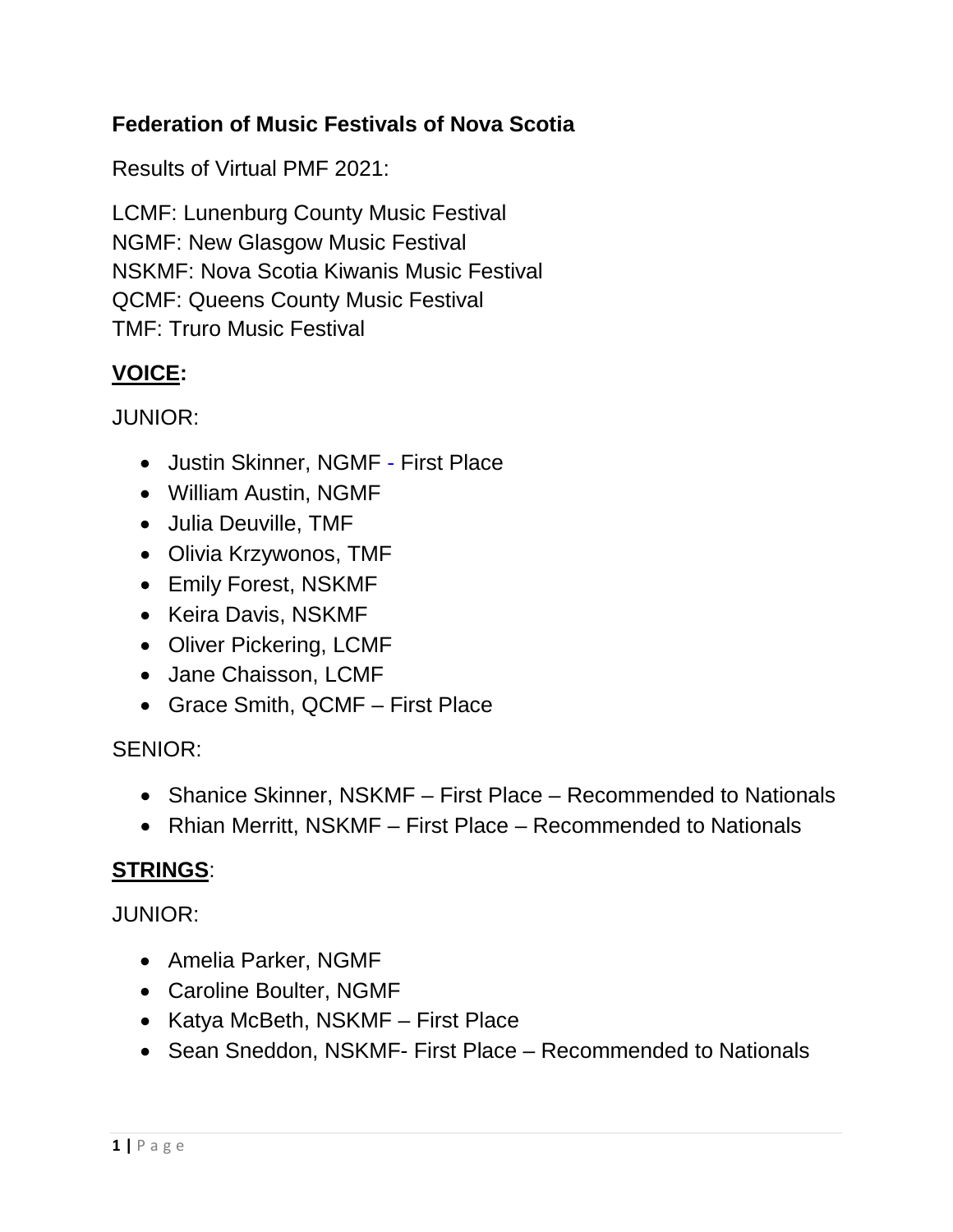SENIOR:

• Austin Webster-Perks, NSKMF – First Place – Recommended to **Nationals** 

# **PIANO:**

### JUNIOR:

- Pierre Aucoin, NGMF
- Seongwon "Nikki" Jung,
- Jacob Lee, NSKMF First Place Recommended to Nationals
- Jenny Chen, NSKMF First Place Recommended to Nationals
- Charlotte "Laurin" Inglis, QCMF

### SENIOR:

- Devin Huang, NSKMF- First Place Recommended to Nationals
- Alex Yang, NSKMF First Place Recommended to Nationals

## **WOODWIND:**

JUNIOR:

- Mary Henderson, NGMF
- Caroline Boulter, NGMF
- Yesol (Melody) Won, NSKMF- First Place
- Elizabeth Noh, NSKMF- First Place

# **BRASS:**

### JUNIOR:

• Cameron Boulter, NGMF- First Place

### SENIOR:

- Ross MacIntosh, NSKMF First Place Recommended to Nationals
- Charlotte "Laurin" Inglis, QCMF- First Place